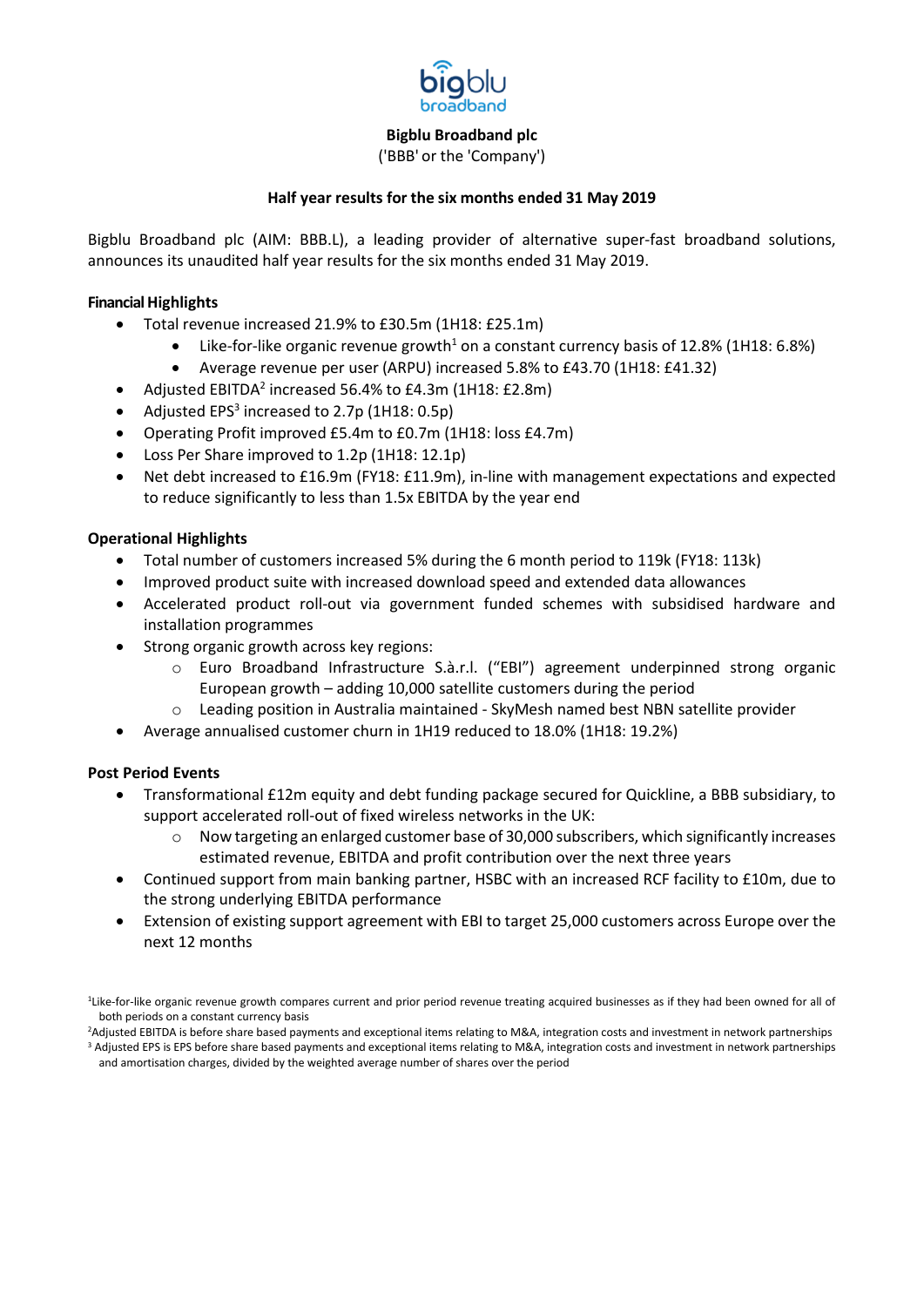## **Andrew Walwyn, CEO of BBB, commented:**

*"This was another period of expansion for the Company as we successfully developed our routes to market and customer base. The combination of our technology agnostic product portfolio and strong distribution partnerships ensured that we remained at the forefront of the rapidly growing global alternative super-fast broadband industry. Importantly, given the relationships and product sets we now have in place, we are clearly demonstrating strong organic growth. As such, we are extremely excited by the recent extension of our agreement with EBI, which has performed strongly to date, and the funding now in place to accelerate Quickline's fixed wireless network roll-out.*

*This means that we are well placed to grow our customer bases across our products and territories and benefit from increasing margins due to the improved infrastructure and proven partnerships already in place.* 

*We therefore expect strong organic growth to continue for the remainder of the current financial year following the EBI extension and believe the Quickline funding will result in a significant increase in our UK fixed wireless customer base.*

*We are extremely excited by the growth opportunities ahead and expect the strong demand for our solutions to increase further as we adopt new products with faster broadband speeds and unlimited download limits whilst driving down the cost of customer acquisitions and churn during the second half of the current financial year."*

#### **For further information:**

**Bigblu Broadband Group PLC [www.bbb-plc.com](http://www.bbb-plc.com/)** Andrew Walwyn, Chief Executive Officer Frank Waters, Chief Financial Officer Dom Del Mar, Corporate Development *Via Walbrook PR*

**Numis Securities (Nomad and broker)** Oliver Hardy (Corporate Advisory) James Black (Corporate Broking) **Tel: +44 (0)20 7260 1000**

**Walbrook PR (PR / IR advisers) Tel: +44 (0)20 7933 8780** or

Paul Cornelius / Nick Rome **[Bigblubroadband@walbrookpr.com](mailto:Bigblubroadband@walbrookpr.com)**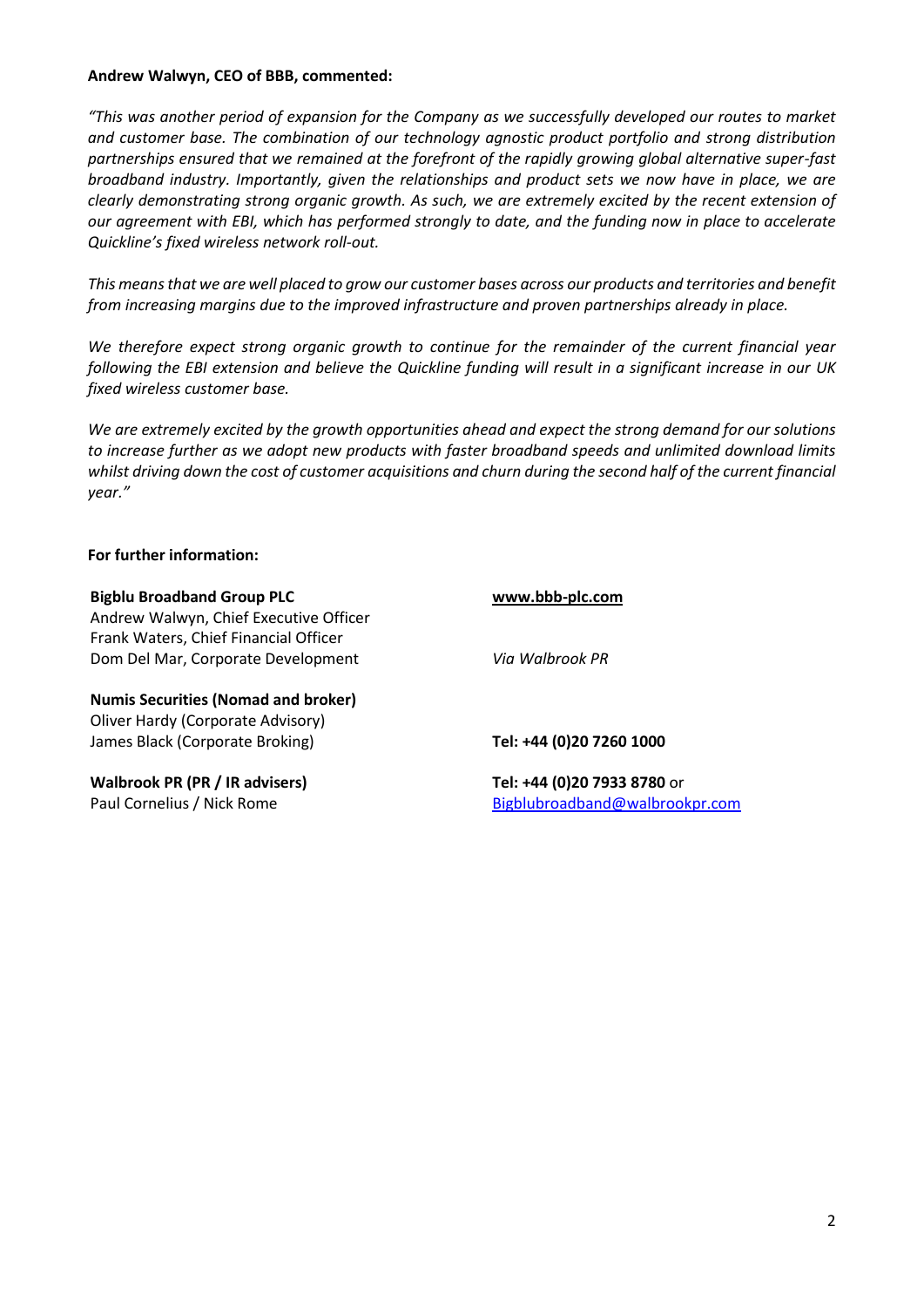## **About Bigblu Broadband plc**

Bigblu Broadband plc (AIM: BBB), is a leading provider of alternative superfast broadband solutions throughout Europe and Australia. BBB delivers a portfolio of super-fast wireless broadband products for consumers and businesses unserved or underserved by fibre.

The Company has a significant target market with 27m customers in Europe with speeds of under 4 Mb, and a further 1m in Australia who have been identified as only suitable for either satellite or fixed wireless broadband.

High levels of recurring revenue, increasing economies of scale and Government stimulation of the alternative broadband market in many countries provide a solid foundation for significant organic growth as demand for alternative super-fast broadband services increases around the world.

Acquisitive and organic growth have enabled BBB to grow rapidly since inception in 2008 during which time the Company has completed 21 acquisitions across nine different countries. It is extremely well positioned to continue growing as it targets customers that are trapped in the 'digital divide' with limited fibre broadband options.

BBB's range of solutions includes satellite, next generation fixed wireless and 4G/5G delivering between 30 Mbps and 150 Mbps for consumers, and up to 1 Gbps for businesses. BBB provides customers ongoing services including hardware supply, installation, pre and post-sale support billings and collections, whilst offering appropriate tariffs depending on each end user requirements.

Importantly, as its core technologies evolve, and more affordable capacity is made available, BBB continues to offer ever-increasing speeds and higher data throughputs to satisfy market demands for 'video-ondemand'. Its alternative broadband offerings present a customer experience that is similar to that offered by wired broadband and the connection can be shared in the normal way with PCs, tablets and smart-phones via a normal wired or wireless router.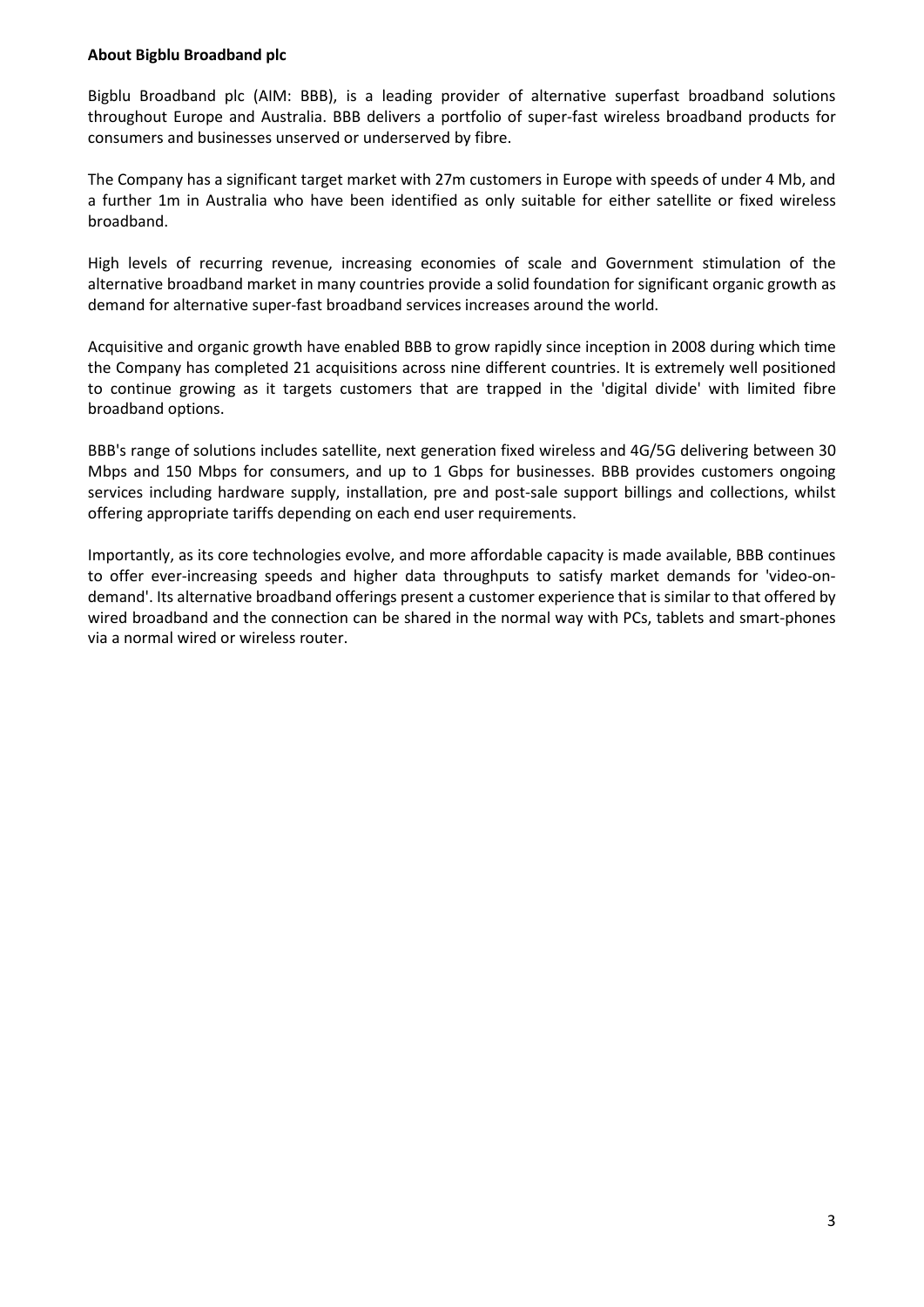#### **CHIEF EXECUTIVE'S REPORT**

When we came to the market in 2015, we had an acquisition-focused strategy with a view to establishing a market leading position within our key target territories. As such, the initial focus was on creating critical mass and providing an infrastructure to fully integrate acquisitions while ensuring we could provide a range of solutions to the large number of consumers and businesses that were suffering due to poor super-fast broadband alternatives with download speeds of less than 30 Mbps.

We have since established a strong product suite with core hubs and systems that have grown significantly both organically and through acquisition. We are now focused on maximising the benefits from our past acquisition-led activities to deliver continued organic growth, which is now our core expansion model.

Driven by a combination of government legislation and subsidies, as well as strong and fruitful partnerships with satellite operators, we are benefiting from ever increasing demand for our growing range of products, which now provide download and upload speeds and data throughput rates that that can exceed the requirements of even our most demanding customers across our target territories.

Our organic growth across the UK and Europe during the period under review was underpinned by our Preferred Partner Program (PPP) agreement with Euro Broadband Infrastructure ("EBI"), a subsidiary of Eutelsat (NYSE Euronext: ETL), which was announced in December 2018 and further extended in July 2019.

Under this commercial arrangement, EBI is providing satellite network capacity, as well as assisting with subscriber premises equipment, installation and marketing to support the 'Konnect' brand. In return, BBB is promoting and selling satellite broadband services while managing all activities related to subscriber management including installation, billing and support. Given the addition of 10,000 new customers via the agreement to date, this relationship, which was recently extended, is expected to further underpin low cost, high margin customer acquisition, enabling us to target a further 25,000 customers across Europe and assist us in achieving our pre-stated target of 150,000 customers by December 2020.

Importantly, government legislation and subsidies continue to support our organic growth model – as highlighted by the receipt of certification to participate in France's first national subvention scheme whereby the French Government is offering a contribution of up to €150/household to assist activation fees, kit purchase and installation costs. According to the Agence du Numérique, two million households, which are unable to access a minimum of 8MB/s broadband through ADSL/Fibre by 2020 will be able to benefit from the scheme.

Another important factor, which continues to underpin our growth trajectory, is that we have established nine regional hubs in UK, Ireland, France, Australia, Norway, Poland, Spain, Italy and Germany. Importantly, the structure and scale of our global operations means that the momentum achieved during the first half of 2019 will continue into the second half and beyond.

The Company also maintained its dominant position in Australia during the period. Since entering the satellite broadband market in 2016 following the acquisition of Skymesh, we have strengthened our presence there and continue to command 50% market share of net new adds under the Government funded NBNCo scheme. We continue to have ambitious growth targets in Australia and were delighted that our subsidiary SkyMesh was recently named Best Satellite NBN™ Provider 2019.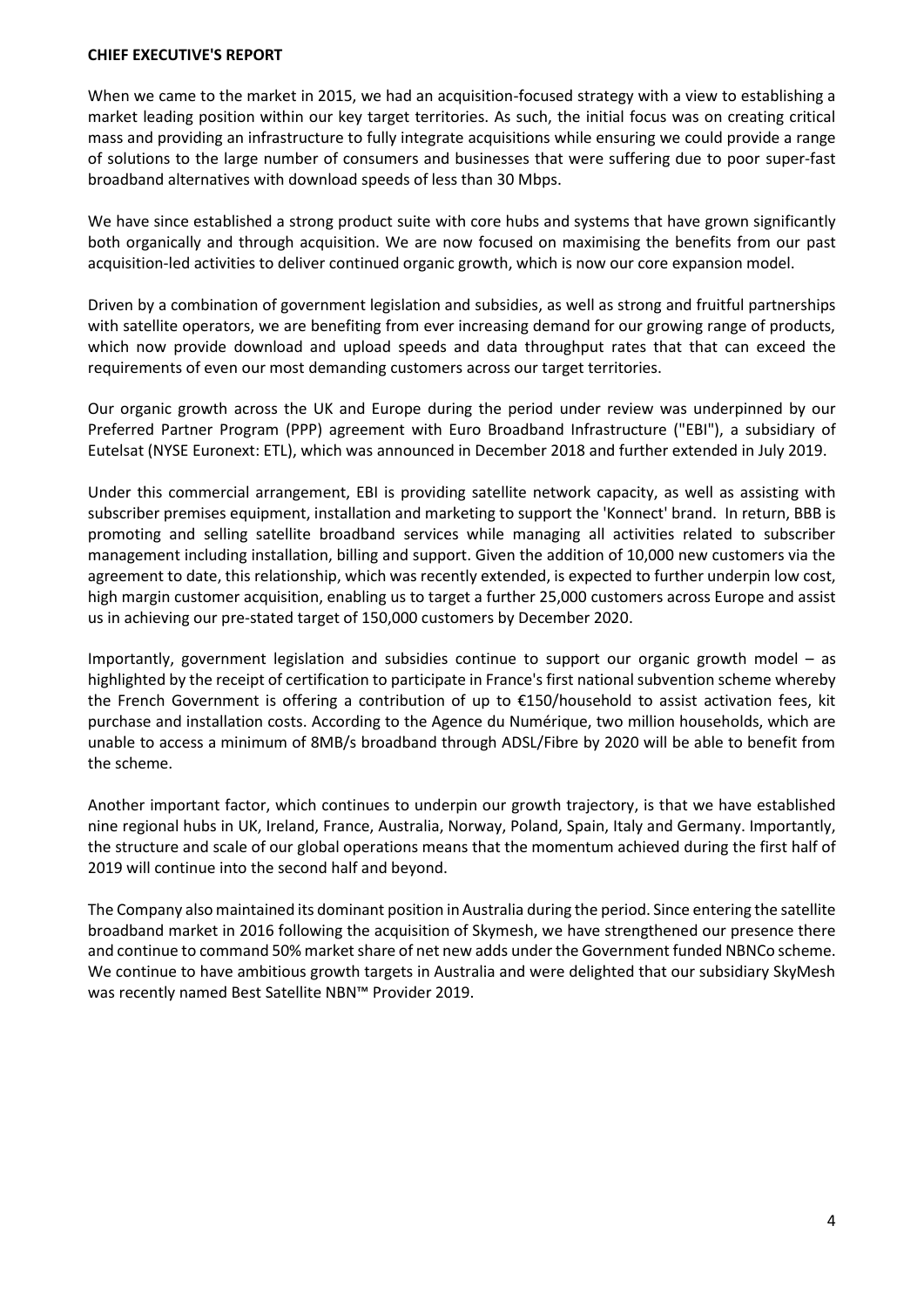# **Total Revenue**

Total revenue increased by 21.9% to £30.5m (1H18: £25.1m) with recurring revenue, defined as revenue generated from the Company's broadband airtime, which is typically linked to contracts representing approximately 83% of total revenue.

Customer numbers increased by 5% from 113k at the end of the FY18 to 119k at the end of 1H19.

Adjusted EBITDA for the period was £4.3m compared to £2.8m in 1H18, demonstrating the good progress made in driving top line organic revenue alongside the benefits of 2018's acquisitions.

# **Post Balance Sheet Events**

As announced on 6 August 2019, BBB's subsidiary Quickline secured £12m of new equity and debt funding to aid its accelerated fixed wireless network roll-out, which will mean many more homes and businesses will get connected to next generation super-fast broadband sooner and cheaper than before.

This £12m funding allows Quickline to significantly increase the size and scale of its fixed wireless business to target a customer base of approximately 30,000 subscribers over the next three years, with significantly increased revenue, EBITDA and profitability anticipated as new capital is deployed and the business increases in scale.

In line with continued underlying EBITDA performance improvement, BBB received additional support from our main banking partner HSBC via an extension of the RCF facility, increasing to £10m, an increase of £1.75m from previous levels.

Also, we were delighted to announce the extension of our agreement with EBI announced recently. This is a key cornerstone of our organic growth strategy. Importantly, this partnership means that we can offer unlimited packages currently reaching broadband speeds of up to 50 Mbps and set to grow to 100 Mbps.

The broadband services being offered to new customers under the programme are complemented by an attractive pricing structure that presents a genuine alternative to comparable broadband offerings. This combination will enable BBB to continue to improve customer churn rates, which are already decreasing as satellite broadband speeds and service performance increase.

# **Outlook**

The Company is extremely well placed to continue driving organic growth through the partnerships and product suites in place whilst new products with faster broadband speeds and unlimited download limits are also set to underpin growth. There continues to be strong demand for alternative super-fast broadband solutions and, as such, the Company is strategically well placed to continue growing its customer base with both churn rates decreasing and gross margins improving throughout the remainder of the financial year.

We also expect strong cash generation from the business in the second half of the financial year, which together with secured funding for Quickline, will significantly decrease net debt by the period end. We anticipate net debt to fall to less than 1.5x EBITDA by the year end.

Andrew Walwyn

CEO 28 August 2019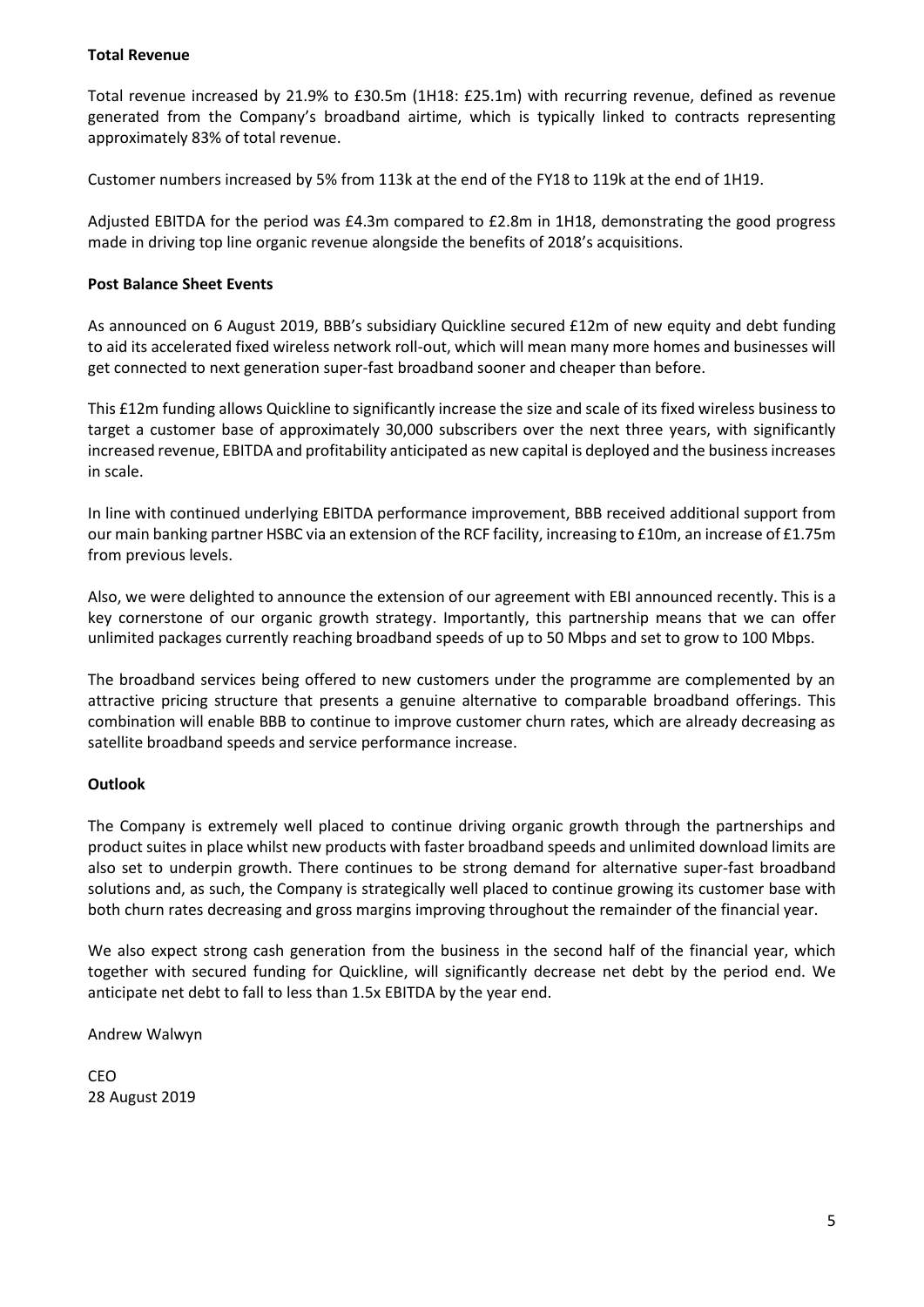## **FINANCIAL REVIEW**

In the half year to 31 May 2019, total revenue increased by 21.9% to £30.5m (1H18: £25.1m), driven by an increase in organic new connections, improving ARPU's and the impact of the acquisitions made in 2018.

Gross profit increased to £13.3m (1H18: £9.4m) representing an improved gross profit margin of 43.7% (1H18: 37.4%). Distribution and administrative expenses increased to £9.0m (29.5% of revenue) (1H18: £6.6m – 26.3% of revenue) primarily as a result of increased investment in central overheads to support scaling up of the European partnership agreements across both existing and new hubs.

#### **Company statutory results**

Adjusted EBITDA (before share based payments and specific items relating to M&A, integration and the establishment of the network partnerships) for the half year increased 56.4% to £4.3m (1H18: £2.8m).

The Company incurred net acquisition, deal, legal and employee costs relating to M&A activities of £0.1m in the period (1H18: £1.0m). These costs comprise mainly professional and legal fees. Such identifiable costs will increase in the second half of the year following the successful fundraise for Quickline.

A reconciliation of the adjusted EBITDA to statutory operating profit for 1H19 of £0.7m (1H18: £4.7m loss) is shown below:

|                                                                                                                  | <b>Unaudited</b>                      | <b>Unaudited</b>                      | <b>Audited</b>                                     |
|------------------------------------------------------------------------------------------------------------------|---------------------------------------|---------------------------------------|----------------------------------------------------|
|                                                                                                                  | 6 months to<br>31 May<br>2019<br>£000 | 6 months to<br>31 May<br>2018<br>£000 | 12 months to<br><b>30 November</b><br>2018<br>£000 |
| <b>Adjusted EBITDA</b>                                                                                           | 4,335                                 | 2,773                                 | 6,806                                              |
| Depreciation                                                                                                     | (1, 439)                              | (1, 593)                              | (6,629)                                            |
| Amortisation                                                                                                     | (1,892)                               | (4, 560)                              | (7, 491)                                           |
| <b>Adjusted EBIT</b>                                                                                             | 1,004                                 | (3,380)                               | (7, 314)                                           |
| Share based payments                                                                                             | (204)                                 | (250)                                 | (395)                                              |
| Exceptional items<br>relating<br>to<br>M&A,<br>integration and the establishment of the<br>network partnerships. | (101)                                 | (1,047)                               | (5, 290)                                           |
| Statutory operating profit / (loss)                                                                              | 699                                   | (4,677)                               | (12,999)                                           |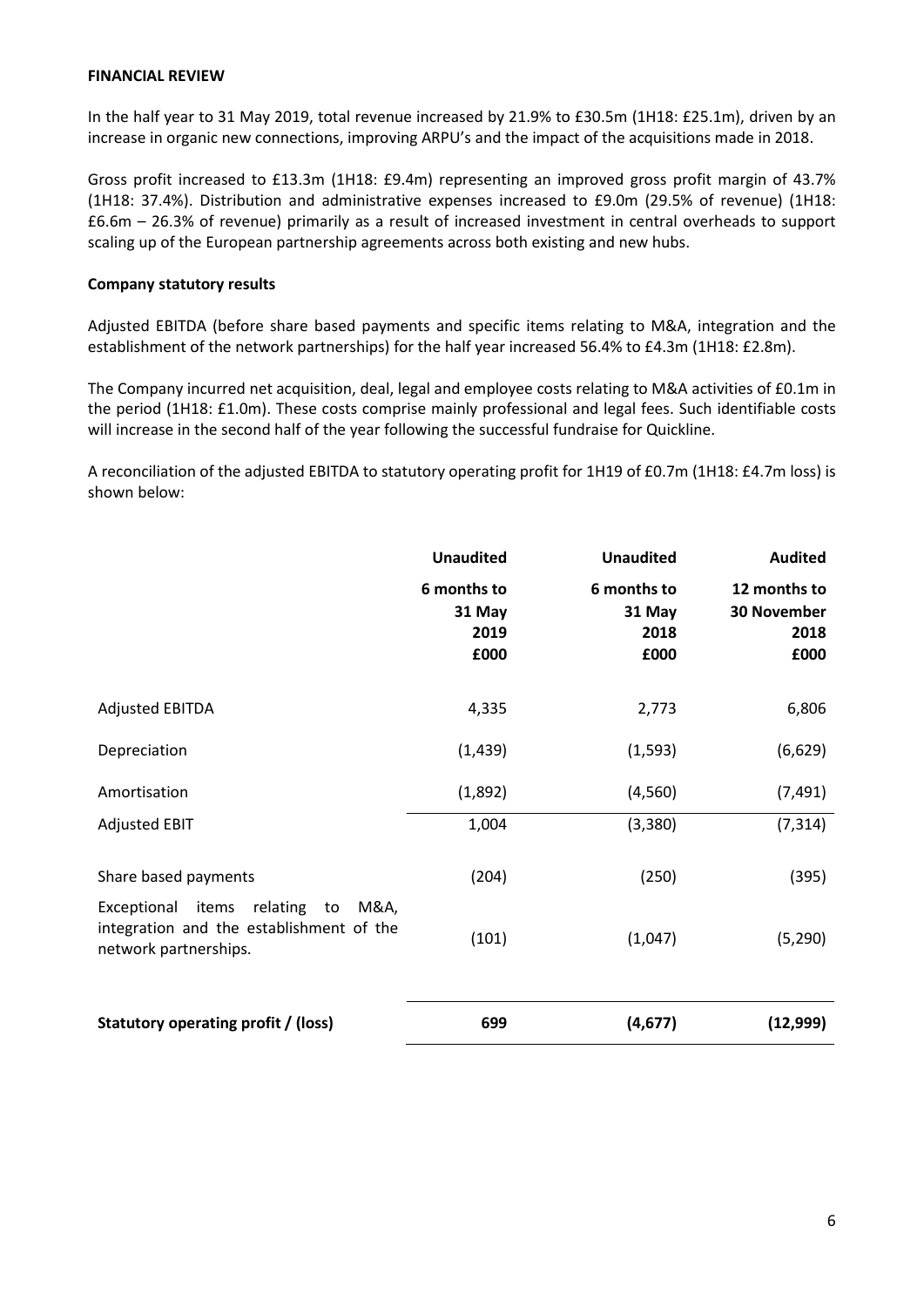|                        |                  | Revenue          |                    |                  | <b>Adjusted EBITDA</b> |                    |
|------------------------|------------------|------------------|--------------------|------------------|------------------------|--------------------|
|                        | <b>Unaudited</b> | <b>Unaudited</b> | <b>Audited</b>     | <b>Unaudited</b> | <b>Unaudited</b>       | <b>Audited</b>     |
|                        | 6 months         | 6 months to      | 12 months          | 6 months to      | 6 months to            | 12 months          |
|                        | to               |                  | to                 |                  |                        | to                 |
|                        | 31 May           | 31 May 2018      | <b>30 November</b> | 31 May 2019      | 31 May 2018            | <b>30 November</b> |
|                        | 2019             |                  | 2018               |                  |                        | 2018               |
| Segment                | £000             | £000             | £000               | £000             | £000                   | £000               |
|                        |                  |                  |                    |                  |                        |                    |
| UK                     | 9,667            | 8,530            | 16,405             | 3,031            | 2,026                  | 2,462              |
| Europe <sup>1</sup>    | 13,790           | 8,090            | 23,780             | 1,870            | 1,732                  | 6,524              |
| Australia              | 7,069            | 8,431            | 15,166             | 1,022            | 435                    | 1,505              |
|                        |                  |                  |                    |                  |                        |                    |
| Central and            |                  |                  |                    |                  |                        |                    |
| PLC costs <sup>2</sup> |                  |                  |                    | (1,588)          | (1, 420)               | (3,685)            |
| <b>Total</b>           | 30,526           | 25,051           | 55,351             | 4,335            | 2,773                  | 6,806              |

<sup>1</sup> Europe includes Norway, France, Ireland, Poland, Italy and Germany, Sweden, Finland, Poland and Spain

<sup>2</sup> Central costs include finance, IT, marketing and plc costs

The Company has continued to make good progress in expanding its customer base, driven by the impact of organic new adds and the impact of 2018 acquisitions. As a result, total customers increased from 112,720 at the end of the FY18 financial year to 119,188 at the end of the current period.

The Company's total customer base of 119,118 as at 31 May 2019 was split as follows:

- UK: 23% (1H18: 23%)
- Europe: 49% (1H18 44%)
- Australia: 28% (1H18: 33%)

Average revenue per user ("ARPU") increased by 5.8% between 1H18 and 1H19 to £43.70 per month (1H18: £41.32).

Customer average annualised churn was 18% (1H18: 19.2%) in the period. Whilst customer churn is in line with management expectations at this stage, we are confident churn will reduce in the second half of the year as we continue to invest in our customer engagement programmes, our network suppliers offering more compelling services and significant improvements in our customer support platforms come on-stream as planned. Churn has reduced in part due to the migration of certain customers to better network packages, plus we are seeing lower churn in Quickline and Skymesh due to improvement in services provided and faster networks.

Interest costs during the half year to 31 May 2019 remained constant at £1.1m (1H18: £1.1m). The difference between the charge in the income statement and the interest paid in the cash flow statement relates to the accrued redemption premium on the BGF debt.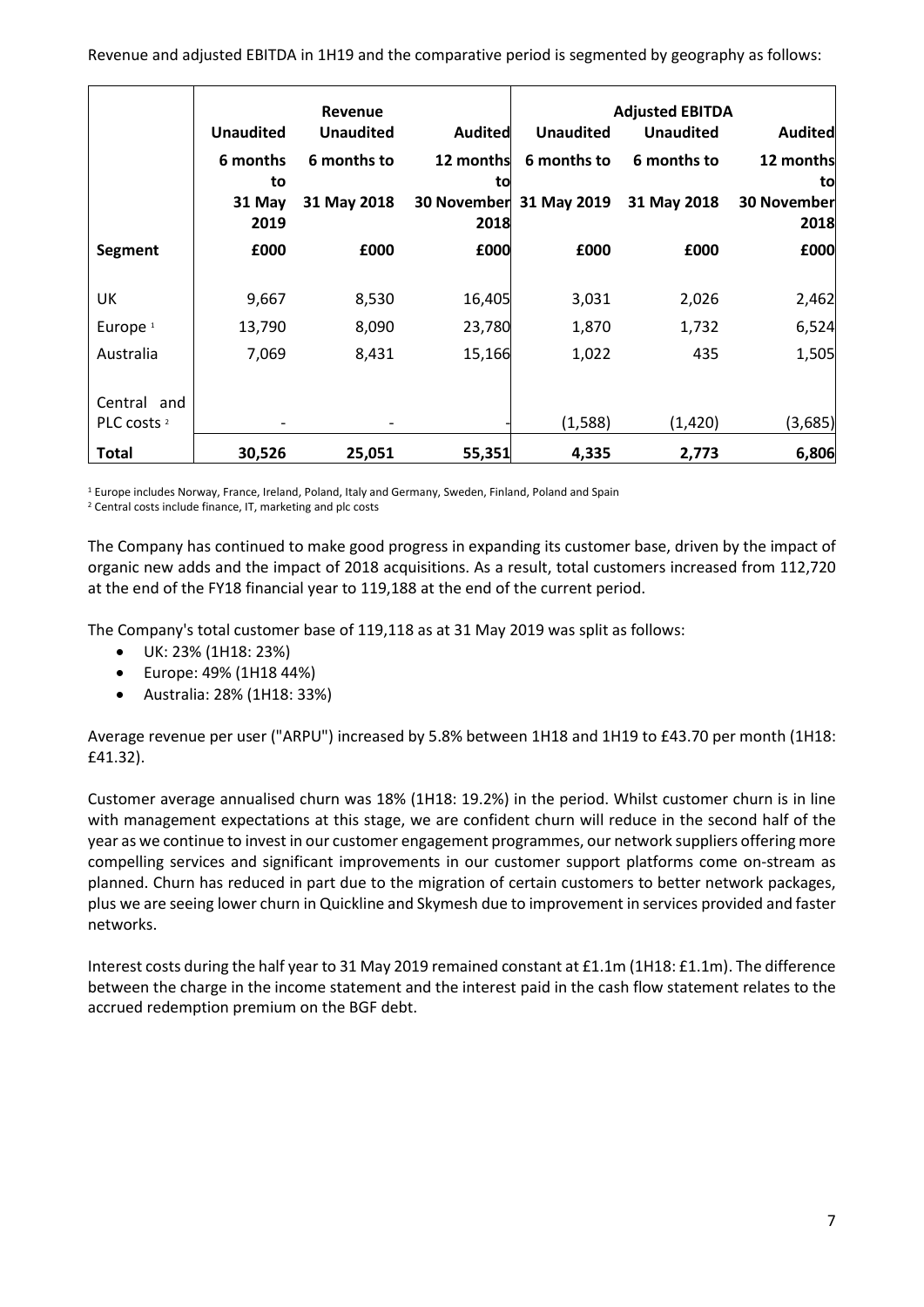## **Cash flow Analysis**

Underlying operating cash flows improved to £2.3m in 1H19 from outflows of (£1.0m) in 1H18. This reflects an uplift in adjusted EBITDA of £1.6m as well as a £1.8m improvement in underlying working capital. This underlying operating cash flow improvement results in an EBITDA conversion of 54% 1H19 versus (37%) in 1H18.

As highlighted at the year-end, we have had great support from our main airtime suppliers, and we will continue to work with them to ensure that trading and payment terms are appropriate alongside marketing and product support to ultimately ensure that the customer continues to get better product offerings.

Tax and interest paid increased slightly to £0.7m in 1H19 from £0.6m in 1H18.

Purchase of assets of £3.4m in 1H19 compares to £0.9m in 1H18 as the Group continues to invest in its fixed wireless infrastructure in addition to investing in providing PPP customers with equipment for the services provided, previously supplied direct by networks.

The net summary of the above is an improvement in Equity free cash flow to (£1.8m) in 1H19 from (£2.6m) in 1H18 as follows:

|                                              | <b>Unaudited</b> | <b>Unaudited</b> | <b>Audited</b>     |  |
|----------------------------------------------|------------------|------------------|--------------------|--|
|                                              | 6 months to      | 6 months to      | 12 months to       |  |
|                                              | 31 May           | 31 May           | <b>30 November</b> |  |
|                                              | 2019             | 2018             | 2018               |  |
| Underlying Operating cash flows <sup>1</sup> | 2,327            | (1,016)          | 7,402              |  |
| Interest and Tax                             | (731)            | (640)            | (1, 496)           |  |
| Purchase of assets                           | (3,386)          | (934)            | (2, 282)           |  |
| Equity free cash flow (outflow)/inflow       | (1,790)          | (2,590)          | 3,624              |  |

<sup>1</sup>Underlying Operating Cash flows is before interest, tax, forex, non-cash items and exceptional items relating to M&A, integration costs and investment in network partnerships

Net debt increased by £5m in the period from £11.9m to £16.9m, as anticipated by management. This increase reflects the equity free cash outflow of £1.8m detailed above together with an outflow of £0.9m due to exceptional costs relating to M&A and integration costs in addition to the investments in network partnerships. In addition, Quickline's successful post acquisition performance resulted in a £2.0m earnout payment. Following the post balance sheet event refinancing of Quickline, there will be no further earn outs payable.

Management expects net debt to reduce in 2H19, following the Quickline transaction and further improvements in underlying cash flow. We expect the net debt/EBITDA ratio to reduce to less than 1.5x by the end of the current financial year, notwithstanding ongoing investment to support growth.

Net debt comprises:

|          | <b>Unaudited</b><br>6 months to<br>31 May<br>2019<br>£000 | <b>Unaudited</b><br>6 months to<br>31 May<br>2018<br>£000 | <b>Audited</b><br>12 months to<br><b>30 November</b><br>2018<br>£000 |
|----------|-----------------------------------------------------------|-----------------------------------------------------------|----------------------------------------------------------------------|
| Cash     | 3,363                                                     | 7,445                                                     | 5,067                                                                |
| Debt     | (20, 256)                                                 | (16, 889)                                                 | (16, 979)                                                            |
| Net Debt | (16, 893)                                                 | (9, 444)                                                  | (11, 912)                                                            |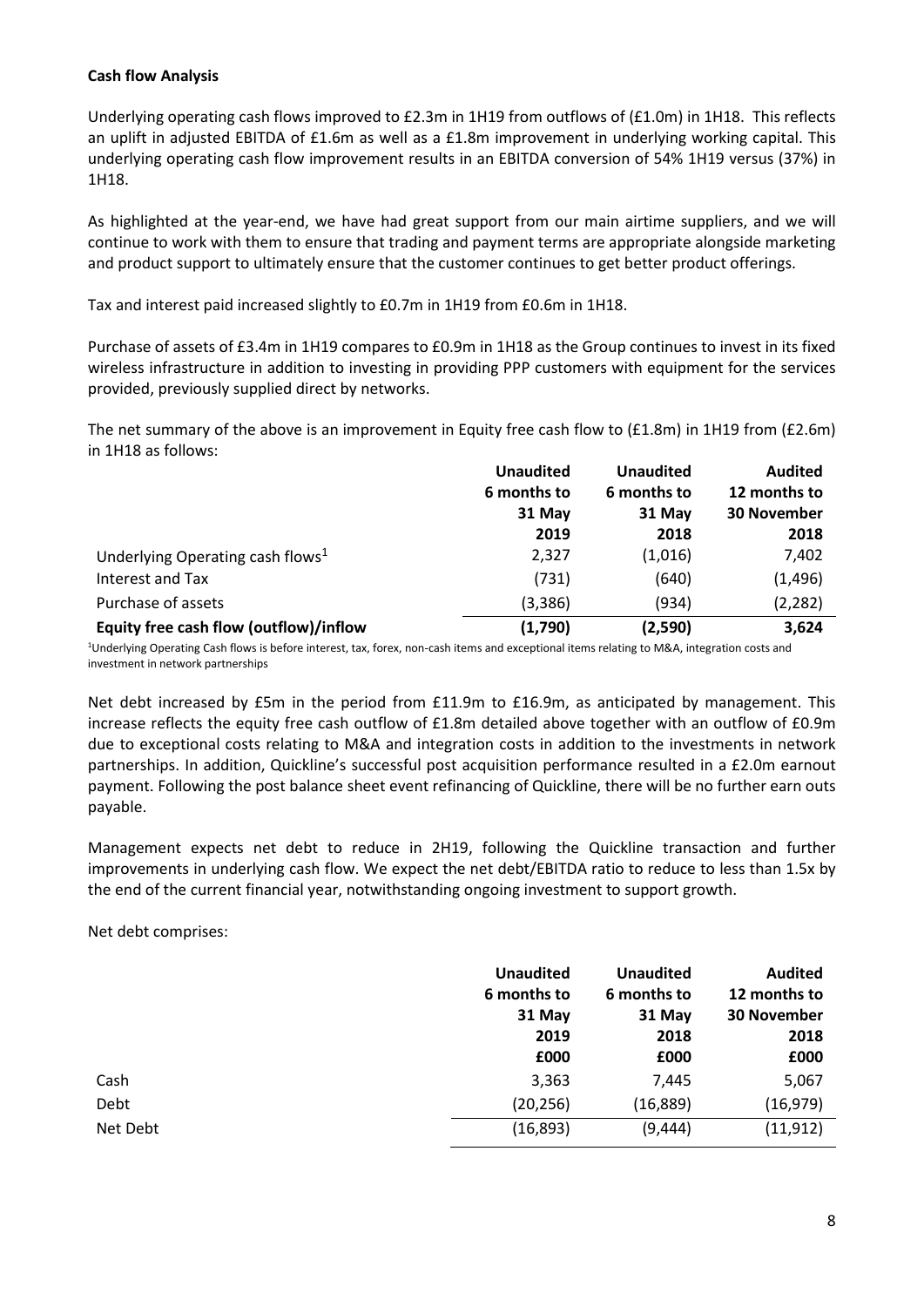# **Bigblu Broadband plc Condensed consolidated statement of comprehensive income 6 months ended 31 May 2019**

|                                                                             | <b>Unaudited</b><br>6 months to 31<br>May | <b>Unaudited</b><br>6 months to 31<br>May | <b>Audited</b><br>12 months to 30<br><b>November</b> |
|-----------------------------------------------------------------------------|-------------------------------------------|-------------------------------------------|------------------------------------------------------|
|                                                                             | 2019                                      | 2018                                      | 2018                                                 |
|                                                                             | £000                                      | £000                                      | £000                                                 |
| <b>Continuing Operations</b>                                                |                                           |                                           |                                                      |
| <b>Revenue</b>                                                              | 30,526                                    | 25,051                                    | 55,351                                               |
| Cost of goods sold                                                          | (17, 198)                                 | (15,685)                                  | (32, 859)                                            |
| <b>Gross Profit</b>                                                         | 13,328                                    | 9,366                                     | 22,492                                               |
| Distribution and administration expenses                                    | (8,993)                                   | (6, 593)                                  | (15, 686)                                            |
| Depreciation and amortisation                                               | (3, 331)                                  | (6, 153)                                  | (14, 120)                                            |
| M&A, integration and the establishment<br>of the network partnerships costs | (101)                                     | (1,047)                                   | (5, 290)                                             |
| Share based payments                                                        | (204)                                     | (250)                                     | (395)                                                |
| <b>Operating Profit / (Loss)</b>                                            | 699                                       | (4,677)                                   | (12,999)                                             |
| Interest Payable                                                            | (1,096)                                   | (1,060)                                   | (2, 167)                                             |
| Loss before Tax                                                             | (397)                                     | (5, 737)                                  | (15, 166)                                            |
| Tax on continuing operations                                                | (280)                                     | 133                                       | 1,870                                                |
| Loss for the period                                                         | (677)                                     | (5,604)                                   | (13, 296)                                            |
| Other comprehensive income                                                  |                                           |                                           |                                                      |
| Foreign currency translation difference                                     | 221                                       | (84)                                      | (394)                                                |
| <b>Total comprehensive Income</b>                                           | (456)                                     | (5,688)                                   | (13,690)                                             |
| Loss per share                                                              |                                           |                                           |                                                      |
| from continuing operations                                                  |                                           |                                           |                                                      |
| <b>Basic (pence)</b>                                                        | (1.2)                                     | (12.1)                                    | (25.8)                                               |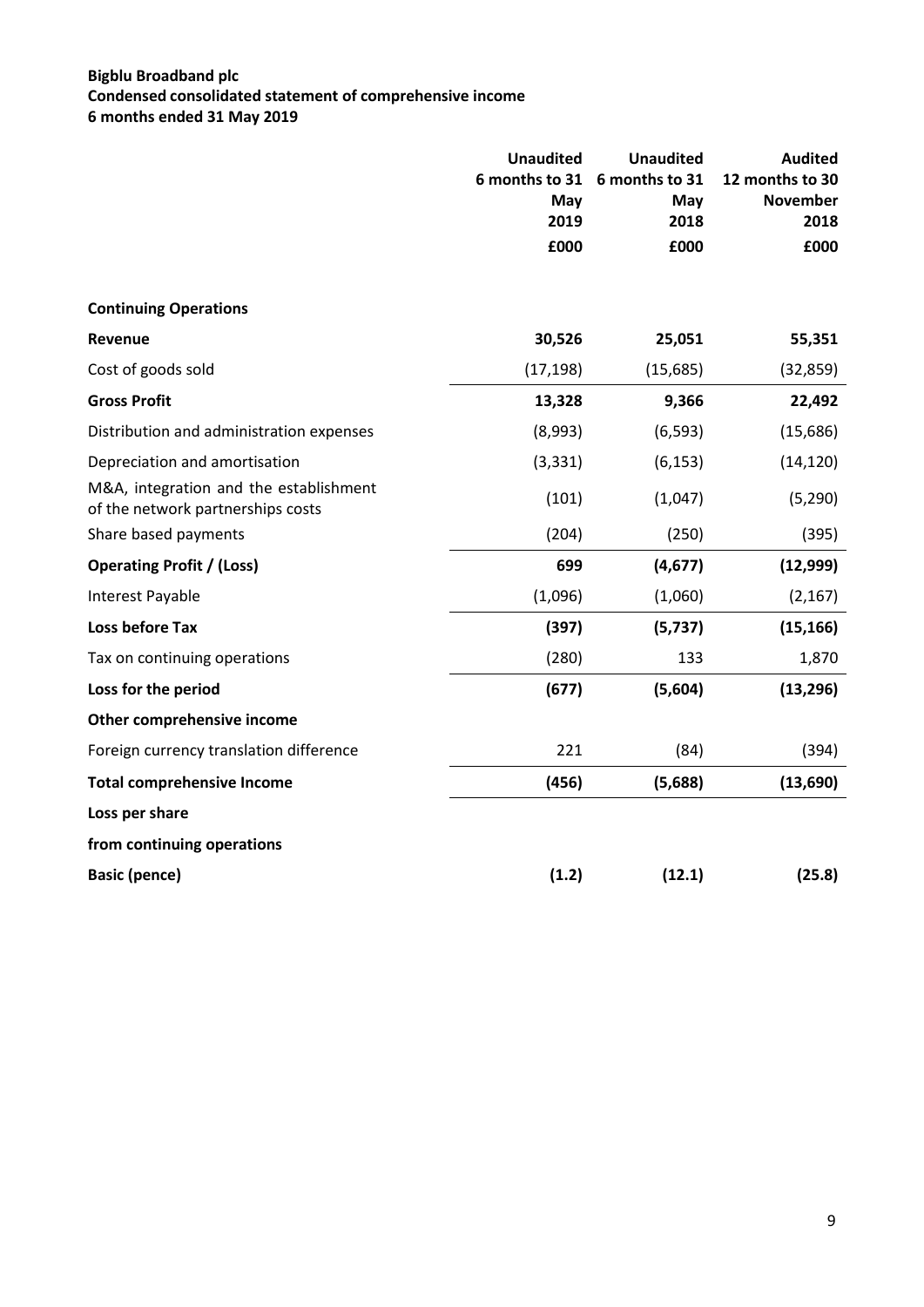# **Condensed consolidated statement of financial position**

# **As at 31 May 2019**

| As at<br>As at<br>31 May 2019<br>31 May 2018<br>£000<br>£000<br><b>Non-Current Assets</b><br><b>Property Plant and Equipment</b><br>7,067<br>7,097<br>34,610<br>Intangible assets<br>35,571<br>Investments<br>26<br>345<br><b>Total Fixed Assets</b><br>41,703<br>43,013<br><b>Current Assets</b><br>Inventory<br>2,818<br>1,512<br>1,950<br>Trade & Other Debtors<br>13,999<br>7,338<br>9,893<br>Deferred Tax asset<br>882<br>622<br>882<br>Cash and Cash Equivalents<br>3,363<br>7,445<br>5,067<br><b>Total Current Assets</b><br>21,062<br>16,917<br>17,792<br><b>Current Liabilities</b><br>(8,051)<br><b>Trade Payables</b><br>(10, 274)<br><b>Other Creditors and Accruals</b><br>(19, 194)<br>(14, 052)<br>Payroll taxes<br>(830)<br>(843)<br><b>VAT</b><br>(2, 101)<br>(1,987)<br><b>Total Current Liabilities</b><br>(32, 399)<br>(24, 933)<br><b>Non-Current Liabilities</b><br>Loans and debt facilities<br>(20, 256)<br>(16,889) | <b>Unaudited</b> | <b>Unaudited</b> | <b>Audited</b> |
|----------------------------------------------------------------------------------------------------------------------------------------------------------------------------------------------------------------------------------------------------------------------------------------------------------------------------------------------------------------------------------------------------------------------------------------------------------------------------------------------------------------------------------------------------------------------------------------------------------------------------------------------------------------------------------------------------------------------------------------------------------------------------------------------------------------------------------------------------------------------------------------------------------------------------------------------|------------------|------------------|----------------|
|                                                                                                                                                                                                                                                                                                                                                                                                                                                                                                                                                                                                                                                                                                                                                                                                                                                                                                                                              |                  |                  | As at          |
|                                                                                                                                                                                                                                                                                                                                                                                                                                                                                                                                                                                                                                                                                                                                                                                                                                                                                                                                              |                  |                  | 30 Nov 2018    |
|                                                                                                                                                                                                                                                                                                                                                                                                                                                                                                                                                                                                                                                                                                                                                                                                                                                                                                                                              |                  |                  | £000           |
|                                                                                                                                                                                                                                                                                                                                                                                                                                                                                                                                                                                                                                                                                                                                                                                                                                                                                                                                              |                  |                  |                |
|                                                                                                                                                                                                                                                                                                                                                                                                                                                                                                                                                                                                                                                                                                                                                                                                                                                                                                                                              |                  |                  | 5,517          |
|                                                                                                                                                                                                                                                                                                                                                                                                                                                                                                                                                                                                                                                                                                                                                                                                                                                                                                                                              |                  |                  | 36,087         |
|                                                                                                                                                                                                                                                                                                                                                                                                                                                                                                                                                                                                                                                                                                                                                                                                                                                                                                                                              |                  |                  | 53             |
|                                                                                                                                                                                                                                                                                                                                                                                                                                                                                                                                                                                                                                                                                                                                                                                                                                                                                                                                              |                  |                  | 41,657         |
|                                                                                                                                                                                                                                                                                                                                                                                                                                                                                                                                                                                                                                                                                                                                                                                                                                                                                                                                              |                  |                  |                |
|                                                                                                                                                                                                                                                                                                                                                                                                                                                                                                                                                                                                                                                                                                                                                                                                                                                                                                                                              |                  |                  |                |
|                                                                                                                                                                                                                                                                                                                                                                                                                                                                                                                                                                                                                                                                                                                                                                                                                                                                                                                                              |                  |                  |                |
|                                                                                                                                                                                                                                                                                                                                                                                                                                                                                                                                                                                                                                                                                                                                                                                                                                                                                                                                              |                  |                  |                |
|                                                                                                                                                                                                                                                                                                                                                                                                                                                                                                                                                                                                                                                                                                                                                                                                                                                                                                                                              |                  |                  |                |
|                                                                                                                                                                                                                                                                                                                                                                                                                                                                                                                                                                                                                                                                                                                                                                                                                                                                                                                                              |                  |                  |                |
|                                                                                                                                                                                                                                                                                                                                                                                                                                                                                                                                                                                                                                                                                                                                                                                                                                                                                                                                              |                  |                  |                |
|                                                                                                                                                                                                                                                                                                                                                                                                                                                                                                                                                                                                                                                                                                                                                                                                                                                                                                                                              |                  |                  |                |
|                                                                                                                                                                                                                                                                                                                                                                                                                                                                                                                                                                                                                                                                                                                                                                                                                                                                                                                                              |                  |                  | (9,677)        |
|                                                                                                                                                                                                                                                                                                                                                                                                                                                                                                                                                                                                                                                                                                                                                                                                                                                                                                                                              |                  |                  | (18, 682)      |
|                                                                                                                                                                                                                                                                                                                                                                                                                                                                                                                                                                                                                                                                                                                                                                                                                                                                                                                                              |                  |                  | (936)          |
|                                                                                                                                                                                                                                                                                                                                                                                                                                                                                                                                                                                                                                                                                                                                                                                                                                                                                                                                              |                  |                  | (2,018)        |
|                                                                                                                                                                                                                                                                                                                                                                                                                                                                                                                                                                                                                                                                                                                                                                                                                                                                                                                                              |                  |                  | (31, 313)      |
|                                                                                                                                                                                                                                                                                                                                                                                                                                                                                                                                                                                                                                                                                                                                                                                                                                                                                                                                              |                  |                  |                |
|                                                                                                                                                                                                                                                                                                                                                                                                                                                                                                                                                                                                                                                                                                                                                                                                                                                                                                                                              |                  |                  |                |
|                                                                                                                                                                                                                                                                                                                                                                                                                                                                                                                                                                                                                                                                                                                                                                                                                                                                                                                                              |                  |                  | (16, 979)      |
| Other payables                                                                                                                                                                                                                                                                                                                                                                                                                                                                                                                                                                                                                                                                                                                                                                                                                                                                                                                               |                  |                  | (409)          |
| Deferred taxation<br>(657)<br>(1, 292)                                                                                                                                                                                                                                                                                                                                                                                                                                                                                                                                                                                                                                                                                                                                                                                                                                                                                                       |                  |                  | (657)          |
| <b>Total Non-Current Liabilities</b><br>(20, 913)<br>(18, 181)                                                                                                                                                                                                                                                                                                                                                                                                                                                                                                                                                                                                                                                                                                                                                                                                                                                                               |                  |                  | (18, 045)      |
| <b>Total Liabilities</b><br>(53, 312)<br>(43, 114)                                                                                                                                                                                                                                                                                                                                                                                                                                                                                                                                                                                                                                                                                                                                                                                                                                                                                           |                  |                  | (49, 358)      |
| 16,816<br>9,453<br><b>Net Assets</b>                                                                                                                                                                                                                                                                                                                                                                                                                                                                                                                                                                                                                                                                                                                                                                                                                                                                                                         |                  |                  | 10,091         |
|                                                                                                                                                                                                                                                                                                                                                                                                                                                                                                                                                                                                                                                                                                                                                                                                                                                                                                                                              |                  |                  |                |
| <b>Equity</b>                                                                                                                                                                                                                                                                                                                                                                                                                                                                                                                                                                                                                                                                                                                                                                                                                                                                                                                                |                  |                  |                |
| <b>Share Capital</b><br>8,522<br>8,446                                                                                                                                                                                                                                                                                                                                                                                                                                                                                                                                                                                                                                                                                                                                                                                                                                                                                                       |                  |                  | 8,506          |
| <b>Share Premium</b><br>23,900<br>23,900                                                                                                                                                                                                                                                                                                                                                                                                                                                                                                                                                                                                                                                                                                                                                                                                                                                                                                     |                  |                  | 23,900         |
| 12,074<br>11,055<br><b>Other Reserves</b>                                                                                                                                                                                                                                                                                                                                                                                                                                                                                                                                                                                                                                                                                                                                                                                                                                                                                                    |                  |                  | 12,272         |
| <b>Revenue Reserves</b><br>(35,043)<br>(26, 585)                                                                                                                                                                                                                                                                                                                                                                                                                                                                                                                                                                                                                                                                                                                                                                                                                                                                                             |                  |                  | (34, 587)      |
| <b>Total Equity</b><br>16,816<br>9,453                                                                                                                                                                                                                                                                                                                                                                                                                                                                                                                                                                                                                                                                                                                                                                                                                                                                                                       |                  |                  | 10,091         |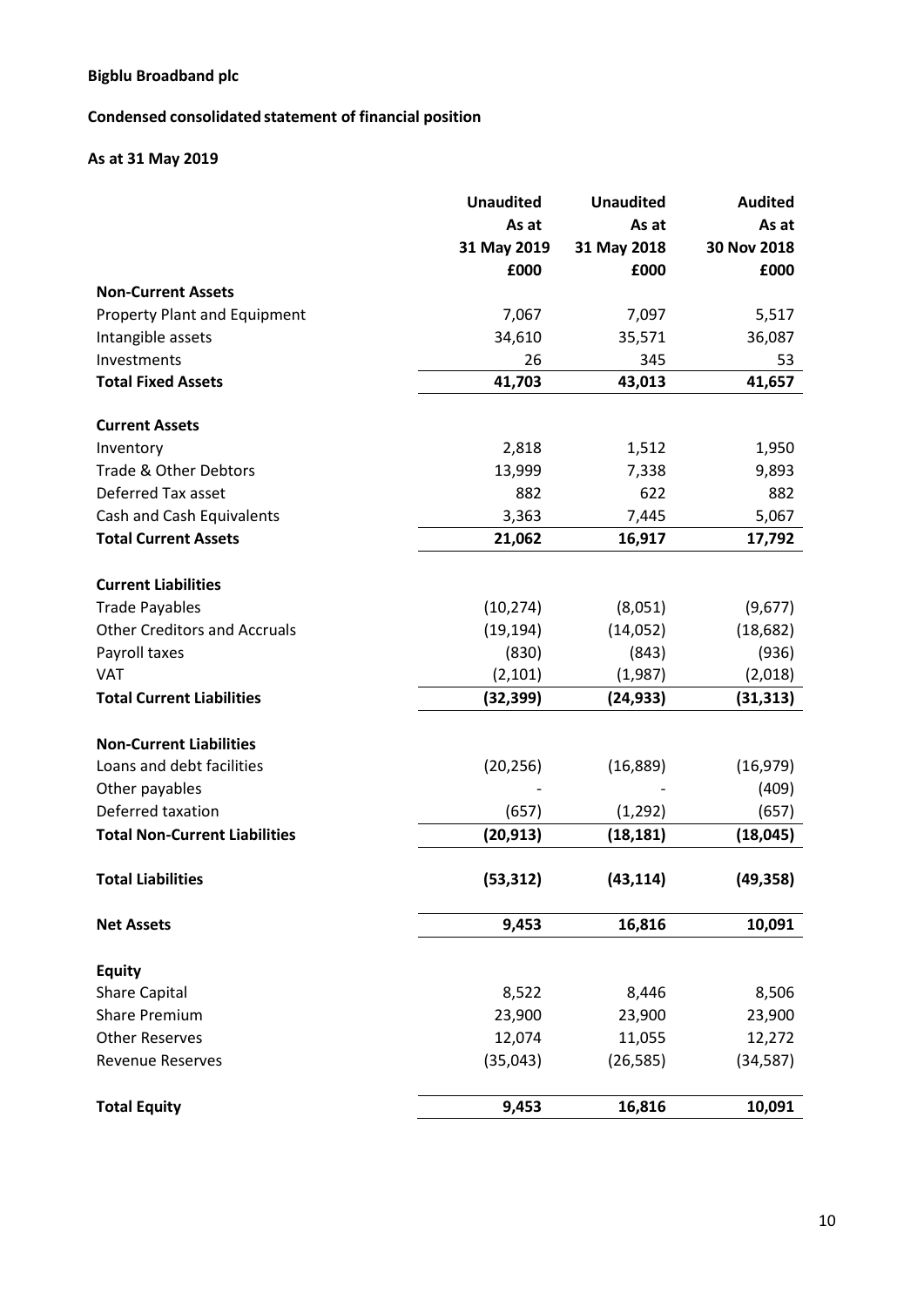# **Condensed consolidated Cash Flow Statement**

|                                                                    | <b>Unaudited</b><br>6 months to | <b>Unaudited</b><br>6 months to | <b>Audited</b><br>12 months to |
|--------------------------------------------------------------------|---------------------------------|---------------------------------|--------------------------------|
|                                                                    | 31 May                          | 31 May                          | 30 November                    |
|                                                                    | 2019<br>£000                    | 2018<br>£000                    | 2018<br>£000                   |
| Loss after tax for the year                                        | (677)                           | (5,604)                         | (13, 296)                      |
| Interest                                                           | 1,096                           | 1,060                           | 2,167                          |
| Taxation                                                           | 280                             | (133)                           | (1,870)                        |
| Amortisation and impairment of<br>intangible assets                | 1,892                           | 4,559                           | 7,491                          |
| Depreciation charge                                                | 1,439                           | 1,594                           | 6,629                          |
| Share based payments                                               | 204                             | 250                             | 395                            |
| Foreign exchange variance and other<br>non-cash items              | 163                             | (365)                           | (130)                          |
| Release of grant creditors                                         | (615)                           | (391)                           | (2, 556)                       |
| Movement in working capital <sup>1</sup>                           | (4, 318)                        | 1,887                           | 6,040                          |
| Operating cash flows generated / (used)<br>in operating activities | (536)                           | 2,857                           | 4,870                          |
| <b>Investing activities</b>                                        |                                 |                                 |                                |
| Interest paid                                                      | (782)                           | (640)                           | (1, 478)                       |
| Tax refund / (paid)                                                | 51                              |                                 | (18)                           |
| Purchase of assets                                                 | (3, 386)                        | (934)                           | (2, 282)                       |
| Purchase of intangibles                                            | (308)                           | (4, 739)                        | (5, 498)                       |
| Purchase of investments                                            | (333)                           | (6, 433)                        | (8, 169)                       |
| Net cash used in investing activities                              | (4, 758)                        | (12, 746)                       | (17, 445)                      |
| <b>Financing activities</b>                                        |                                 |                                 |                                |
| Proceeds from issue of ordinary share<br>capital net               | 310                             | 11,542                          | 11,948                         |
| Cash within subsidiaries acquired                                  |                                 | 1,742                           | 1,491                          |
| Loans received subsidiaries acquired                               |                                 | 400                             | 459                            |
| Loan repayments                                                    | (70)                            | (52)                            | (108)                          |
| Proceeds from Loans                                                | 3,350                           | 250                             | 400                            |
| Cash generated from financing activities                           | 3,590                           | 13,882                          | 14,190                         |
| Net increase / (decrease) in cash and<br>cash equivalents          | (1,704)                         | 3,993                           | 1,615                          |
| Cash and cash equivalents at beginning<br>of period                | 5,067                           | 3,452                           | 3,452                          |
| Cash and cash equivalents at end of<br>period                      | 3,363                           | 7,445                           | 5,067                          |

 1 See page 8 for narrative on working capital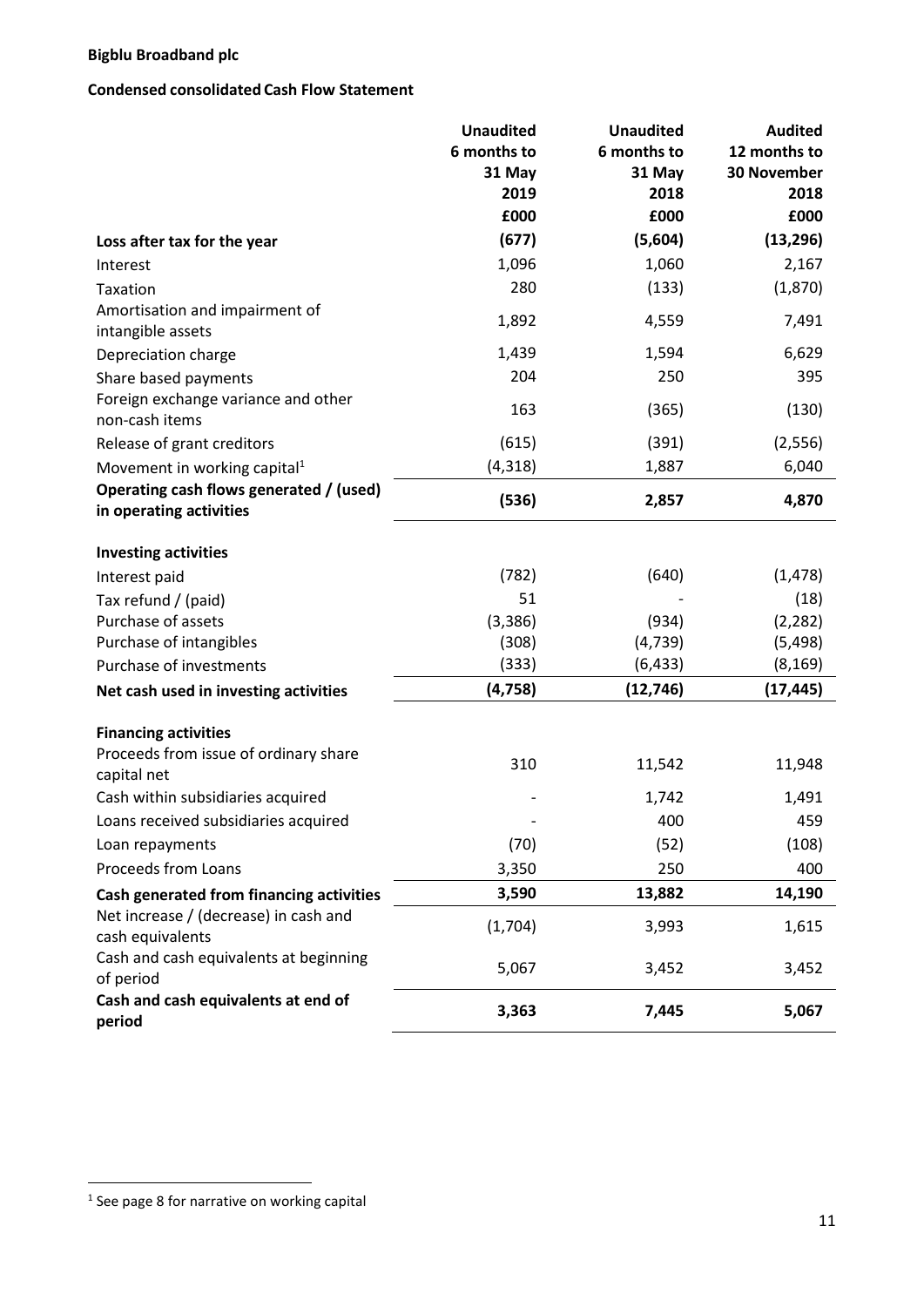# **Condensed consolidated Reserves Movement**

# **6 months ended 31 May 2019**

|                                | <b>Share</b><br>Capital | <b>Share</b><br>Premium | <b>Other</b><br><b>Reserves</b> | <b>Revenue</b><br><b>Reserve</b> | <b>Total</b> |
|--------------------------------|-------------------------|-------------------------|---------------------------------|----------------------------------|--------------|
|                                | £000                    | £000                    | £000<br>Note 4                  | £000                             | £000         |
|                                |                         |                         |                                 |                                  |              |
| At 31 May 2018                 | 8,446                   | 23,900                  | 11,055                          | (26, 585)                        | 16,816       |
| Profit / (Loss) for the period |                         |                         |                                 | (8,002)                          | (8,002)      |
| Issue of shares                | 60                      |                         |                                 |                                  | 60           |
| Share option reserve           |                         |                         | 393                             |                                  | 393          |
| Foreign Exchange Translation   |                         |                         | 824                             |                                  | 824          |
| At 30 November 2018            | 8,506                   | 23,900                  | 12,272                          | (34, 587)                        | 10,091       |
| Profit / (Loss) for the period |                         |                         |                                 | (456)                            | (456)        |
| Issue of shares                | 16                      |                         | 89                              |                                  | 105          |
| Share option reserve           |                         |                         | 204                             |                                  | 204          |
| Foreign Exchange Translation   |                         |                         | (491)                           |                                  | (491)        |
| At 31 May 2019                 | 8,522                   | 23,900                  | 12,074                          | (35,043)                         | 9,453        |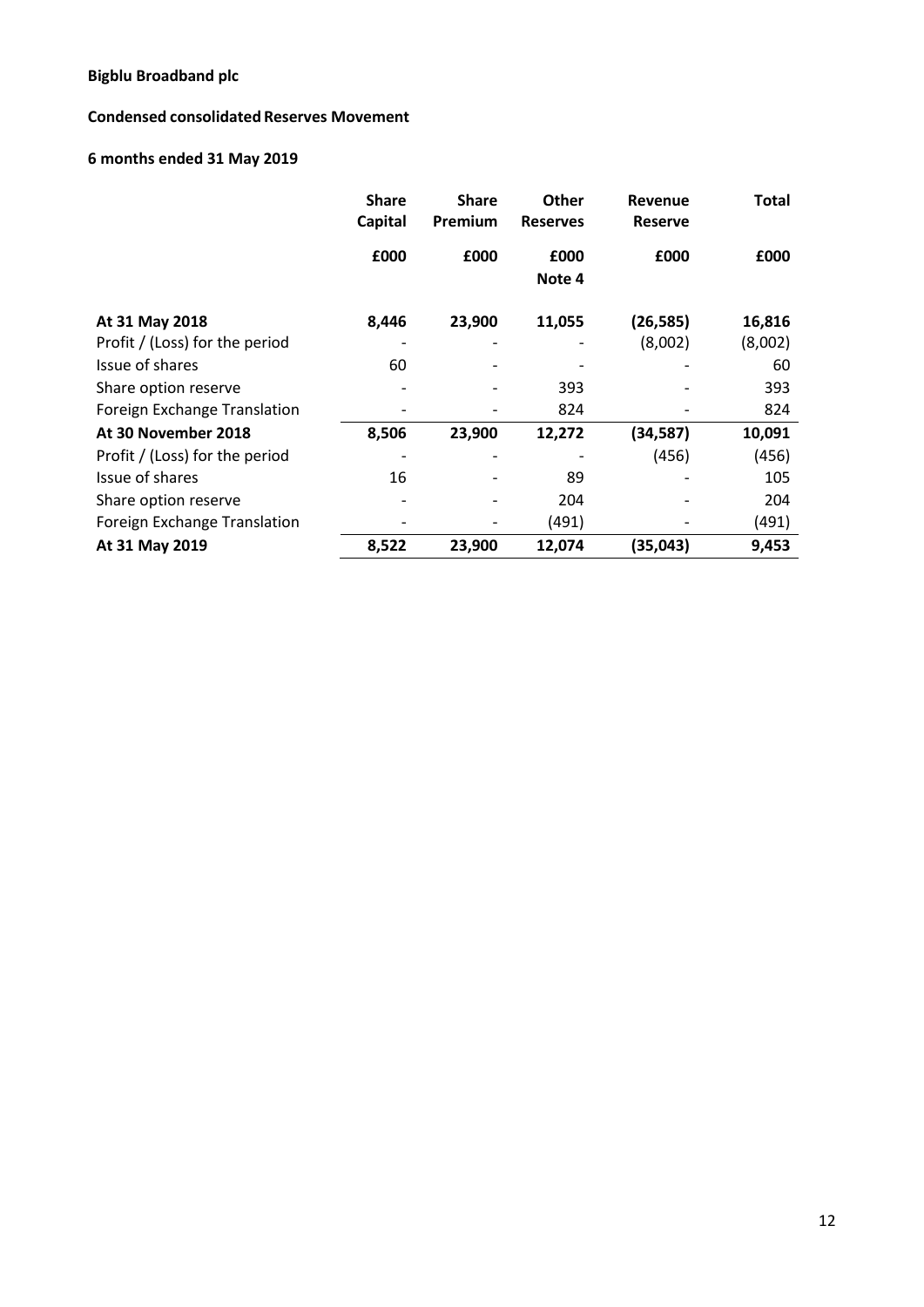## **Notes to the financial statements**

# **For the period ended 31 May 2019**

# **1. Presentation of financial information and accounting policies**

## *Basis of preparation*

The condensed consolidated financial statements are for the half year to 31 May 2019.

The nature of the company's operations and its principal activities is the provision of last mile (incorporating Satellite and Wireless) broadband telecommunications and associated / related services and products.

The company prepares its consolidated financial statements in accordance with International Accounting Standards("IAS") and International Financial Reporting Standards("IFRS") as adopted by the EU. The financial statements have been prepared on the historical cost basis, except for the revaluation of financial instruments.

The company has adopted IFRS 15 'Revenue Recognition' in the current year with no impact on the way that the company report revenue.

The preparation of financial statements in conformity with IFRS requires management to make judgements, estimates and assumptions that affect the application of policies and reported amounts in the financial statements. The areas involving a higher degree of judgement or complexity, or areas where assumptions or estimates are significant to the financial statements are disclosed further. The principal accounting policies set out below have been consistently applied to all the periods presented in these financial statements, except as stated below.

## **Going concern**

The Directors have prepared and reviewed projected cash flows for the Company reflecting its current level of activity and anticipated future plan for the next 12 months. The Company is currently posted an operating profit after amortisation charges, and a loss before tax after interest, and will continue to be so for the foreseeable future, as the Company continues to invest in the business growth strategy of acquiring similar businesses. The business continues to grow the number of users in a number of key target markets and continues to review the short-term business model of the company by which the company becomes profitable and delivers a return on the investments.

The Board has concluded that no matters have come to their attention which suggest that the Company will not be able to maintain its current terms of trade with customers and suppliers. The Company's forecasts for the newly combined Company, and taking into consideration the expected operating profit forecast for the current year to continue, as well as taking account of possible changes in trading performance, indicate that the Company has sufficient cash available to continue in operational existence throughout the forecast period and beyond. As a consequence, the Board believes that the Company is well placed to manage its business risks and longer-term strategic objectives, successfully. Accordingly, they continue to adopt the going concern basis in preparing these results.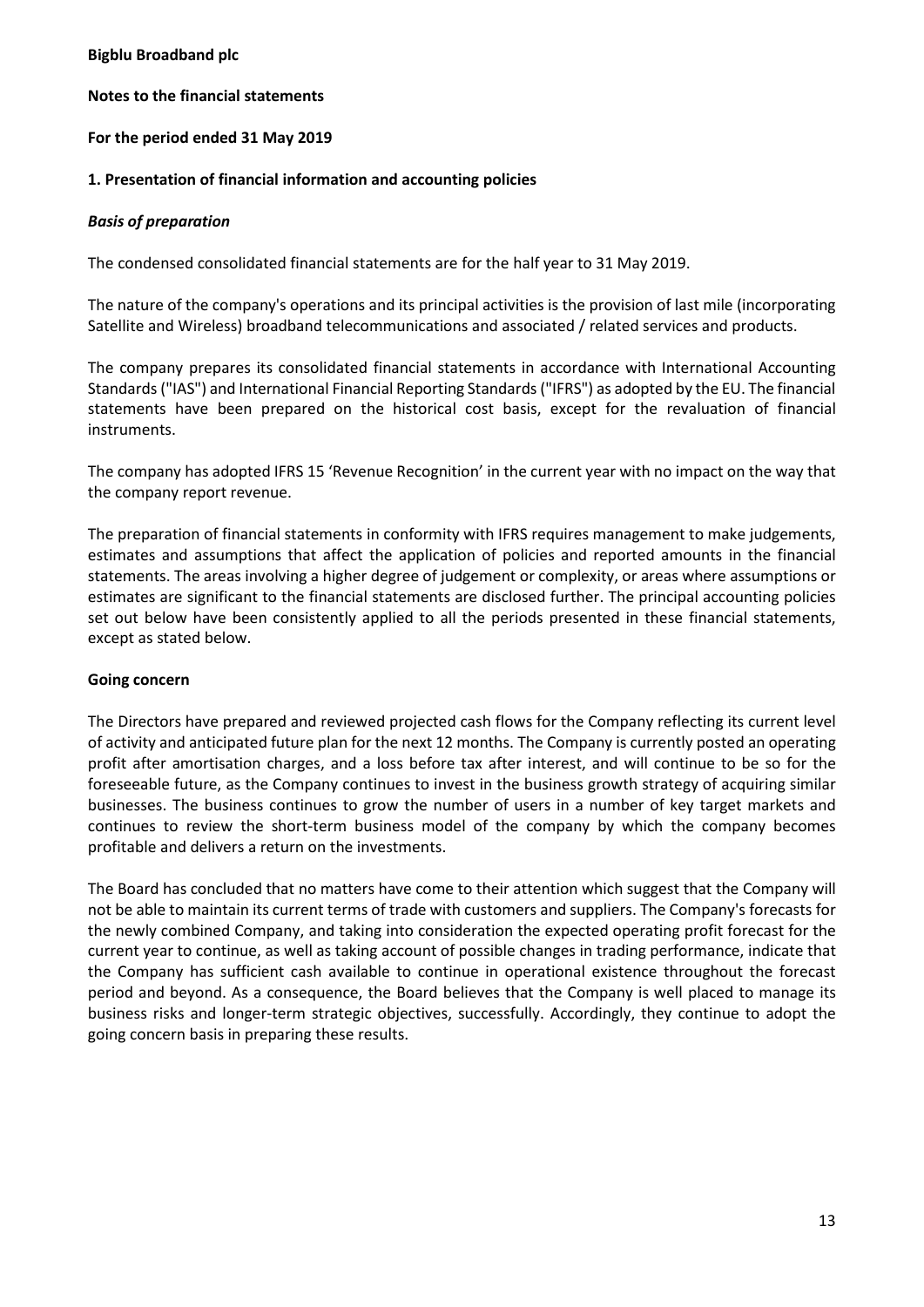## **Estimates and judgments**

The preparation of a condensed set of financial statements requires management to make judgments, estimates and assumptions about the carrying amounts of assets and liabilities at each period end. The estimates and associated assumptions are based on historical experience and other factors that are considered to be relevant. Actual results may differ from these estimates. The estimates and adjusted assumptions are reviewed on an ongoing basis.

In preparing these condensed set of consolidated financial statements, the significant judgments made by management in applying the Company's accounting policies and the key sources of estimating uncertainty were principally the same as those applied to the Company's and Individual company's financial statements for the year ended 30 November 2018.

# **Basis of consolidation**

The condensed consolidated financial statements comprise the financial statements of Bigblu Broadband Group plc and its controlled entities. The financial statements of controlled entities are included in the consolidated financial statements from the date control commences until the date control ceases.

The financial statements of subsidiaries are prepared for the same reporting period as the parent company, using consistent accounting policies.

All inter-company balances and transactions have been eliminated in full.

# **2. Loss per share**

Basic loss per share is calculated by dividing the loss attributable to shareholders by the weighted average number of ordinary shares in issue during the period.

IAS 33 requires presentation of diluted EPS when a company could be called upon to issue shares that would decrease earnings pershare orincrease the loss pershare. For a loss-making company with outstanding share options, net loss per share would be decreased by the exercise of options. Therefore, as per IAS33:36, the antidilutive potential ordinary shares are disregarded in the calculation of diluted EPS.

Reconciliation of the profit and weighted average number of shares used in the calculation are set out below: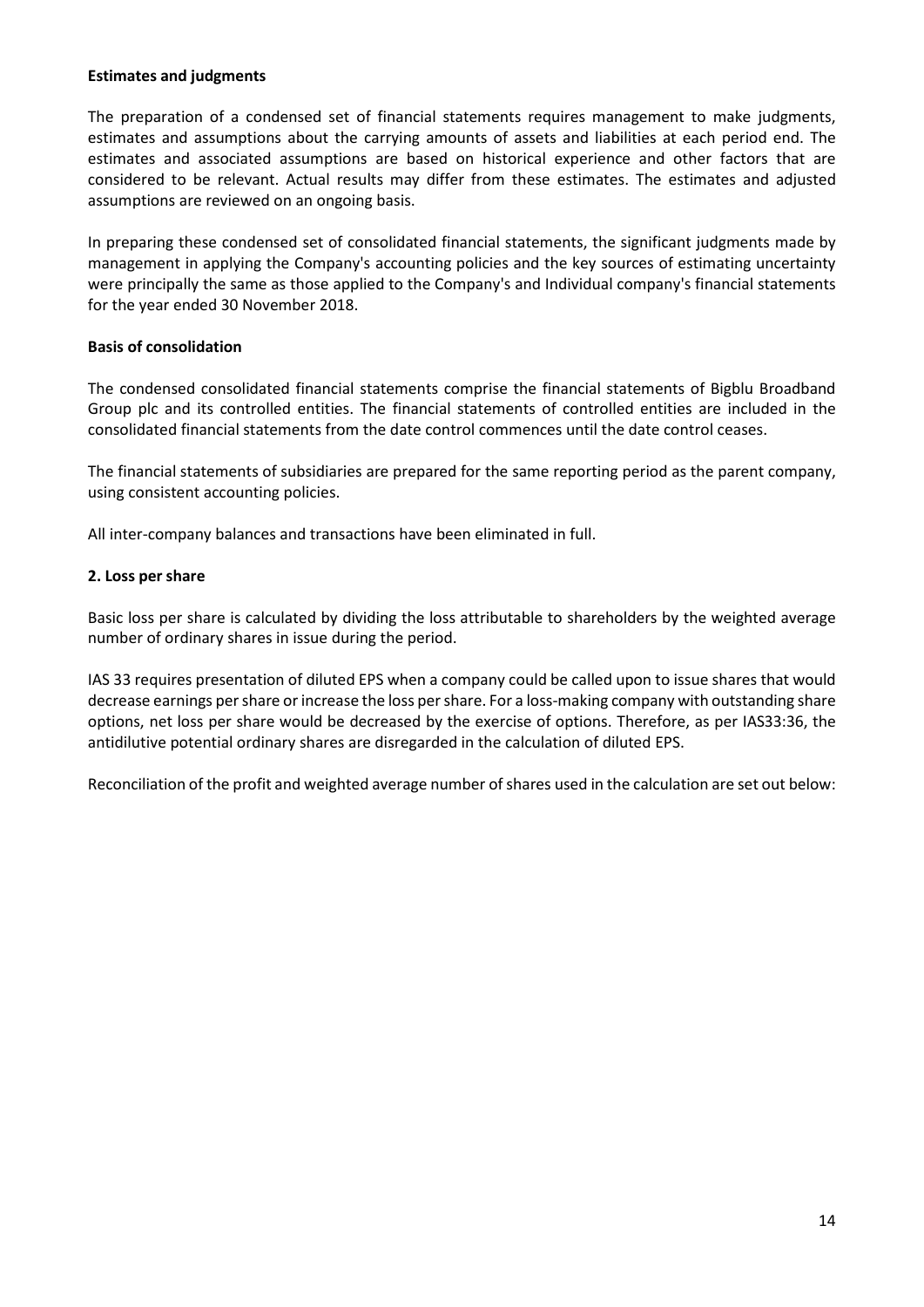|                                    |             | <b>Weighted average</b> |                  |
|------------------------------------|-------------|-------------------------|------------------|
|                                    | <b>Loss</b> | number of shares        | Per share amount |
| At 31 May 2018                     |             |                         |                  |
| <b>Basic and Diluted EPS</b>       | £000        | units                   | Pence            |
| Loss attributable to shareholders: |             |                         |                  |
| - Continuing operations            | (5,604)     | 46,462,281              | (12.06)          |
|                                    |             |                         |                  |
|                                    |             | <b>Weighted average</b> |                  |
|                                    | Loss        | <b>Number of Shares</b> | Per share amount |
| At 31 May 2019                     |             |                         |                  |
| <b>Basic and Diluted EPS</b>       | £000        | units                   | Pence            |
| Loss attributable to shareholders: |             |                         |                  |
| - Continuing operations            | (677)       | 56,723,149              | (1.19)           |
|                                    |             |                         |                  |

Adjusted EPS\* for the half year to 31 May 2019 of 2.68p and half year to 31 May 2018 of 0.54p.

\* Adjusted EPS is EPS before share based payments and exceptional items relating to M&A, integration costs and investment in network partnerships and amortisation charges, divided by the weighted average number of shares over the period.

# **3. Other Reserves Movements**

|                                         | <b>Listing</b><br>Cost<br>reserve<br>£000 | <b>Merger</b><br><b>Relief</b><br>reserve<br>£000 | <b>Reverse</b><br>acquisition<br>reserve<br>£000 | Other<br>equity<br>reserve<br>£000 | Foreign<br>exchange<br>translation<br>reserve<br>£000 | <b>Share</b><br>option<br>reserve<br>£000 | <b>Total</b><br>capital<br>reserves<br>£000 |
|-----------------------------------------|-------------------------------------------|---------------------------------------------------|--------------------------------------------------|------------------------------------|-------------------------------------------------------|-------------------------------------------|---------------------------------------------|
| At 31 May 2018                          | (219)                                     | 16,233                                            | (3, 317)                                         | 271                                | (2,980)                                               | 1,067                                     | 11,055                                      |
| exchange<br>Foreign<br>translation      |                                           |                                                   |                                                  |                                    | 824                                                   |                                           | 824                                         |
| Equity settled share-<br>based payments |                                           |                                                   |                                                  |                                    |                                                       | 393                                       | 393                                         |
| At 30 November 2018                     | (219)                                     | 16,233                                            | (3, 317)                                         | 271                                | (2, 156)                                              | 1,460                                     | 12,272                                      |
| Other equity                            |                                           |                                                   |                                                  |                                    |                                                       | 89                                        | 89                                          |
| exchange<br>Foreign<br>translation      |                                           |                                                   |                                                  |                                    | (491)                                                 |                                           | (491)                                       |
| Equity settled share-<br>based payments |                                           |                                                   |                                                  |                                    |                                                       | 204                                       | 204                                         |
| At 31 May 2019                          | (219)                                     | 16,233                                            | (3, 317)                                         | 271                                | (2,647)                                               | 1,753                                     | 12,074                                      |